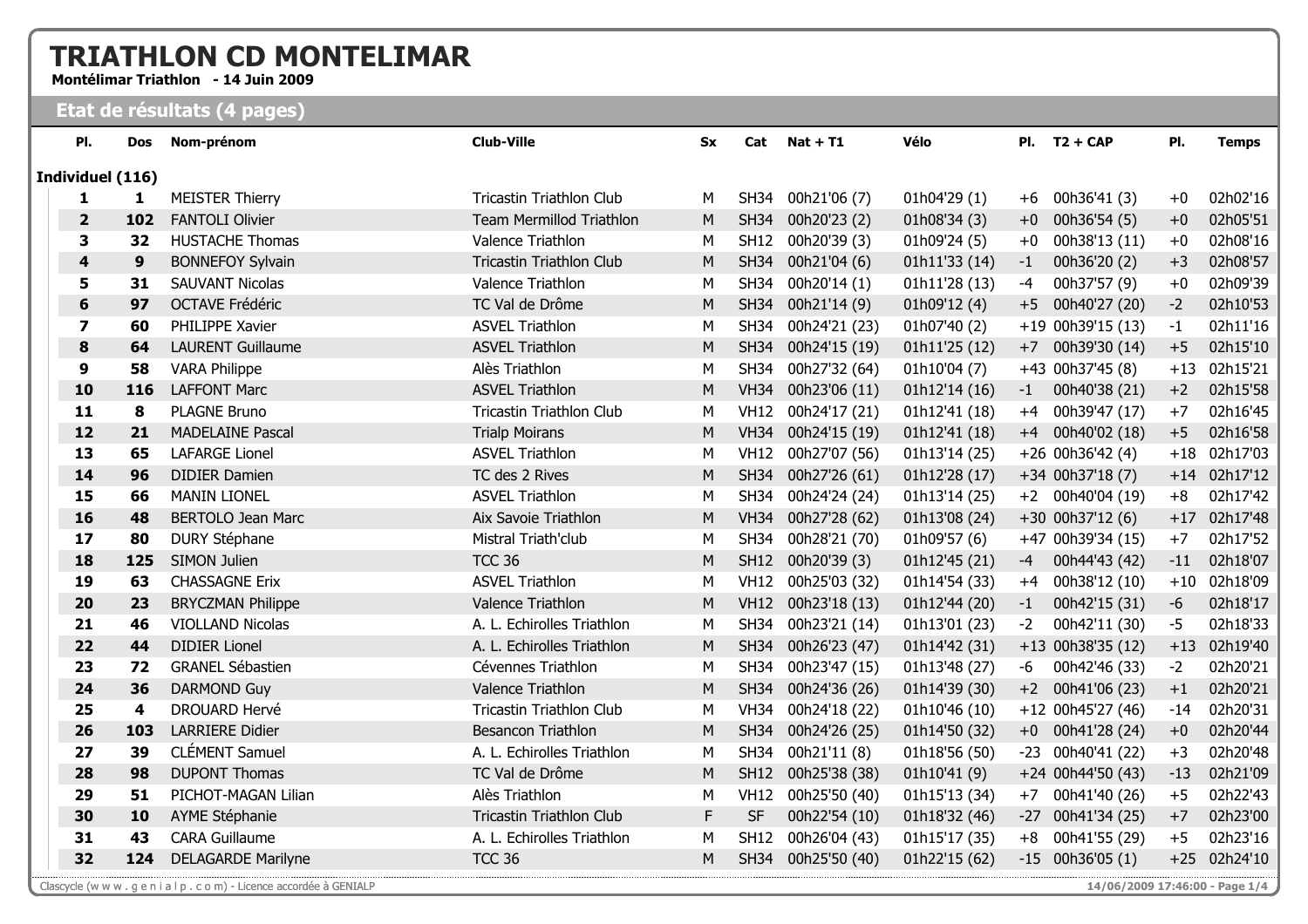| PI. | Dos                     | Nom-prénom                 | <b>Club-Ville</b>               | <b>Sx</b> | Cat         | $Nat + T1$         | Vélo          | PI.  | $T2 + CAP$          | PI.   | <b>Temps</b> |
|-----|-------------------------|----------------------------|---------------------------------|-----------|-------------|--------------------|---------------|------|---------------------|-------|--------------|
| 33  | 119                     | <b>SALLERON Laurent</b>    | <b>ASMSE Tri 42</b>             | М         | <b>VH12</b> | 00h23'54 (16)      | 01h11'05 (11) | $+6$ | 00h49'40 (67)       | $-23$ | 02h24'39     |
| 34  | 27                      | <b>ACTON Xavier</b>        | Valence Triathlon               | M         | <b>VH12</b> | 00h27'13 (59)      | 01h15'21 (36) |      | +22 00h44'03 (37)   | $+4$  | 02h26'37     |
| 35  | 101                     | MICOULET Xavier            | TC Val de Drôme                 | M         | SH34        | 00h25'48 (39)      | 01h14'38 (29) | $+8$ | 00h46'23 (50)       | $-3$  | 02h26'49     |
| 36  | 107                     | <b>MARTEL Olivier</b>      | <b>Tricastin Triathlon Club</b> | M         | <b>SH34</b> | 00h24'53 (30)      | 01h18'57 (51) | -9   | 00h43'05 (35)       | $+4$  | 02h26'55     |
| 37  | 26                      | <b>DUFAUD Mickael</b>      | Valence Triathlon               | М         | <b>SH34</b> | 00h31'25 (92)      | 01h13'54 (28) |      | +48 00h41'41 (27)   | $+9$  | 02h27'00     |
| 38  | 118                     | <b>HAINAUT François</b>    | <b>ASVEL Triathlon</b>          | M         | <b>SH12</b> | 00h23'07 (12)      | 01h11'51 (15) | $+3$ | 00h52'26 (87)       | $-29$ | 02h27'24     |
| 39  | 3                       | <b>SERY Mickael</b>        | Tricastin Triathlon Club        | М         | <b>SH34</b> | 00h27'33 (65)      | 01h18'28 (45) |      | +17 00h41'42 (28)   | $+10$ | 02h27'43     |
| 40  | 37                      | <b>TOUBLANC Stéphane</b>   | 3KTL                            | M         | <b>SH34</b> | 00h25'19 (34)      | 01h19'34 (55) | -9   | 00h42'56 (34)       | $+4$  | 02h27'49     |
| 41  | 69                      | <b>MERMIER Nicolas</b>     | Avignon Le Pontet Triathlon     | M         | <b>SH34</b> | 00h26'35 (50)      | 01h17'18 (39) | $+9$ | 00h44'07 (38)       | $+1$  | 02h28'00     |
| 42  | $\overline{\mathbf{z}}$ | <b>CHARRE André</b>        | <b>Tricastin Triathlon Club</b> | M         | <b>VH12</b> | 00h26'30 (49)      | 01h17'21 (40) | $+9$ | 00h44'23 (40)       | $-1$  | 02h28'14     |
| 43  | 56                      | MASSEBEUF Bernard          | Alès Triathlon                  | М         | <b>VH12</b> | 00h24'42 (29)      | 01h18'07 (43) | -9   | 00h45'57 (48)       | -4    | 02h28'46     |
| 44  | 12                      | <b>ROSSI Romain</b>        | Tricastin Triathlon Club        | M         | <b>CJH</b>  | 00h24'05 (17)      | 01h15'33 (37) | $-9$ | 00h50'25 (75)       | $-17$ | 02h30'03     |
| 45  | 121                     | <b>CHASSON Francis</b>     |                                 | М         | <b>VH12</b> | 00h31'41 (95)      | 01h19'07 (52) |      | +31 00h39'46 (16)   | $+20$ | 02h30'34     |
| 46  | 85                      | <b>LAURENT Frédéric</b>    | Non Licencié                    | M         | <b>VH12</b> | 00h27'30 (63)      | 01h20'19 (57) | $+8$ | 00h44'14 (39)       | $+9$  | 02h32'03     |
| 47  | 61                      | <b>FUMEAU Lionel</b>       | <b>ASVEL Triathlon</b>          | М         | <b>VH34</b> | 00h26'41 (51)      | 01h20'27 (58) | $+1$ | 00h45'22 (45)       | $+3$  | 02h32'30     |
| 48  | 100                     | PERRIN Grégoire            | TC Val de Drôme                 | M         | <b>SH34</b> | 00h30'51 (88)      | 01h18'50 (49) |      | +28 00h43'16 (36)   | $+13$ | 02h32'57     |
| 49  | 67                      | <b>MONTJALLARD Patrick</b> | Avignon Le Pontet Triathlon     | М         | <b>VH34</b> | 00h26'45 (52)      | 01h17'51 (42) |      | $+10$ 00h48'23 (61) | $-7$  | 02h32'59     |
| 50  | 123                     | MONNIER Jean-François      | Alès Triathlon                  | М         | <b>VH12</b> | 00h25'16 (33)      | 01h25'56 (82) |      | $-34$ 00h42'45 (32) | $+17$ | 02h33'57     |
| 51  | 15                      | <b>AVIAS Ludovic</b>       | Tri 07 Privas                   | М         | <b>SH34</b> | 00h25'28 (35)      | 01h22'19 (63) |      | $-18$ 00h46'27 (53) | $+2$  | 02h34'14     |
| 52  | 40                      | <b>TARDY Cédryc</b>        | A. L. Echirolles Triathlon      | M         | <b>SH34</b> | 00h24'40 (27)      | 01h20'54 (59) |      | $-19$ 00h49'04 (64) | $-6$  | 02h34'38     |
| 53  | 29                      | <b>DUCROS Francis</b>      | Valence Triathlon               | М         | <b>VH12</b> | 00h30'22 (85)      | 01h18'41 (48) |      | +27 00h46'24 (51)   | $+6$  | 02h35'27     |
| 54  | 25                      | <b>PERRIER Michel</b>      | Valence Triathlon               | M         | <b>VH12</b> | 00h30'07 (81)      | 01h17'30 (41) |      | +31 00h48'08 (58)   | $-3$  | 02h35'45     |
| 55  | 45                      | <b>GALLAY Sylvain</b>      | A. L. Echirolles Triathlon      | М         | <b>SH12</b> | 00h24'14 (18)      | 01h21'26 (60) |      | -29 00h50'38 (76)   | $-8$  | 02h36'18     |
| 56  | 11                      | ANSOBORLO Romy             | <b>Tricastin Triathlon Club</b> | F         | <b>VF</b>   | 00h27'03 (55)      | 01h23'24 (66) | -9   | 00h46'26 (52)       | $+8$  | 02h36'53     |
| 57  | 115                     | COTE Jean-Baptiste         | TC Val de Drôme                 | М         | <b>SH34</b> | 00h31'15 (89)      | 01h17'15 (38) |      | +33 00h48'25 (62)   | $+0$  | 02h36'55     |
| 58  | 52                      | NAVARRO Jérémy             | Alès Triathlon                  | M         | <b>SH12</b> | 00h29'07 (77)      | 01h18'34 (47) |      | +25 00h49'44 (69)   | $-6$  | 02h37'25     |
| 59  | 92                      | CHAON Stéphane             | Romans Triathlon                | М         | <b>SH34</b> | 00h24'41 (28)      | 01h23'07 (64) |      | $-26$ 00h50'55 (79) | -5    | 02h38'43     |
| 60  | 114                     | <b>FLACHAIRE Vincent</b>   | Avignon Le Pontet Triathlon     | M         | <b>VH12</b> | 00h27'09 (58)      | 01h19'33 (54) | $+9$ | 00h52'18 (86)       | $-11$ | 02h39'00     |
| 61  | 24                      | <b>LAVILLES Philippe</b>   | Valence Triathlon               | М         | <b>VH12</b> | 00h30'32 (87)      | 01h18'16 (44) |      | +30 00h50'18 (72)   | $-3$  | 02h39'06     |
| 62  | 112                     | <b>ABRIAL Guilhem</b>      | TC Val de Drôme                 | M         | <b>SH12</b> | 00h25'36 (36)      | 01h24'37 (74) |      | $-27$ 00h49'40 (67) | $+1$  | 02h39'53     |
| 63  | 35                      | <b>ROMAIN Philippe</b>     | Valence Triathlon               | М         |             | VH34 00h26'01 (42) | 01h19'12 (53) | $-2$ | 00h54'58 (95)       | $-19$ | 02h40'11     |
| 64  | 28                      | COULET Stéphanie           | Valence Triathlon               | F         | <b>SF</b>   | 00h28'08 (69)      | 01h27'23 (87) |      | $-11$ 00h45'05 (44) |       | +16 02h40'36 |
| 65  | 30                      | <b>DEPOMMIER Arnaud</b>    | Valence Triathlon               | М         | <b>VH34</b> | 00h31'16 (90)      | 01h24'25 (72) |      | +10 00h45'41 (47)   | $+16$ | 02h41'22     |
| 66  | 62                      | <b>CHALOT Florence</b>     | <b>ASVEL Triathlon</b>          | F         | <b>VF</b>   | 00h26'13 (45)      | 01h27'37 (91) |      | $-28$ 00h47'53 (57) | $+7$  | 02h41'43     |
| 67  | 13                      | <b>DUCLOS Pascal</b>       | Tri 07 Privas                   | М         | <b>SH34</b> | 00h30'25 (86)      | 01h23'32 (67) |      | +12 00h48'12 (60)   | $+8$  | 02h42'09     |
| 68  | 71                      | AMICE Sébastien            | Ceps Dinan Armor Triathlon      | M         | <b>SH12</b> | 00h33'40 (104)     | 01h23'56 (69) |      | $+16$ 00h44'40 (41) | $+21$ | 02h42'16     |
| 69  | 19                      | <b>THEIS Florent</b>       | Tri 07 Privas                   | М         | SH34        | 00h30'13 (83)      | 01h25'15 (76) |      | +5 00h47'17 (56)    |       | +10 02h42'45 |

Clascycle (w w w . g e n i a l p . c o m) - Licence accordée à GENIALP

14/06/2009 17:46:00 - Page 2/4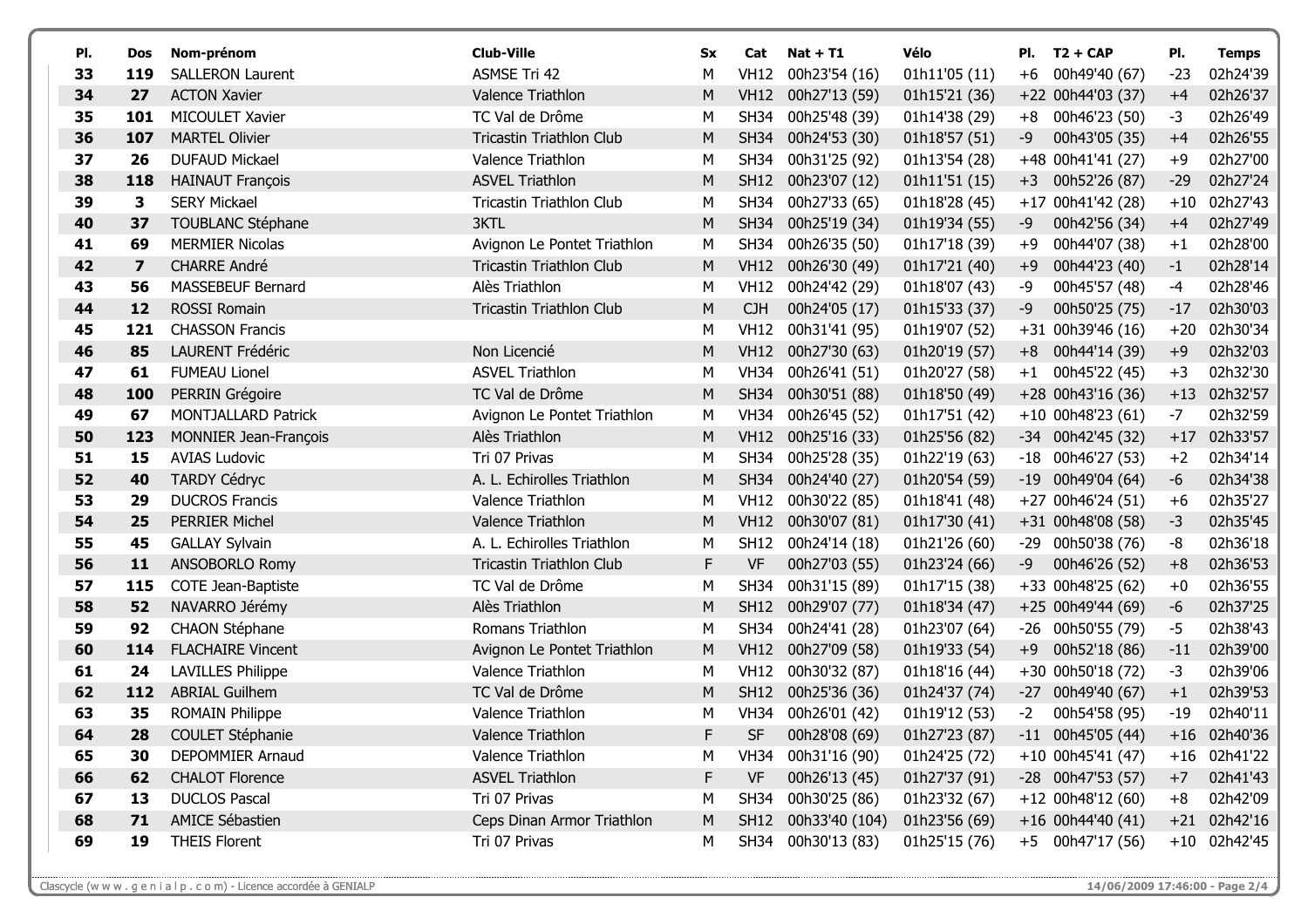| PI. | Dos          | Nom-prénom                | <b>Club-Ville</b>               | Sx          | Cat         | $Nat + T1$          | Vélo               | PI.   | $T2 + CAP$           | PI.   | <b>Temps</b> |
|-----|--------------|---------------------------|---------------------------------|-------------|-------------|---------------------|--------------------|-------|----------------------|-------|--------------|
| 70  | 22           | <b>BERNARD Christophe</b> | <b>Trialp Moirans</b>           | M           | <b>SH34</b> | 00h28'27 (73)       | 01h27'24 (88)      | -9    | 00h46'56 (54)        | $+12$ | 02h42'47     |
| 71  | 18           | <b>GOUNON Fabien</b>      | Tri 07 Privas                   | М           | <b>SH34</b> | 00h26'56 (53)       | 01h24'01 (70)      | $-13$ | 00h51'57 (85)        | $-5$  | 02h42'54     |
| 72  | 55           | <b>BOUCHÉ François</b>    | Alès Triathlon                  | М           | <b>VH34</b> | 00h32'35 (100)      | 01h22'14 (61)      |       | +23 00h48'08 (58)    | $+6$  | 02h42'57     |
| 73  | 82           | <b>CALAS Pierre</b>       | Mistral Triath'club             | М           | <b>VH12</b> | 00h29'57 (80)       | 01h24'15 (71)      | $+4$  | 00h48'51 (63)        | $+4$  | 02h43'03     |
| 74  | 95           | <b>RUDELLE Franck</b>     | TC des 2 Rives                  | M           | <b>VH12</b> | 00h27'01 (54)       | 01h24'41 (75)      |       | $-14$ 00h51'43 (83)  | $-6$  | 02h43'25     |
| 75  | 5            | <b>NOURISSON Marceau</b>  | <b>Tricastin Triathlon Club</b> | М           | <b>SH12</b> | 00h26'28 (48)       | 01h26'49 (86)      | $-23$ | 00h50'23 (74)        | -4    | 02h43'40     |
| 76  | 99           | <b>GUIER Laurent</b>      | TC Val de Drôme                 | M           | <b>VH12</b> | 00h28'23 (72)       | 01h25'47 (79)      | -4    | 00h50'18 (72)        | $+0$  | 02h44'28     |
| 77  | 94           | LACROIX Cédric            | TC des 2 Rives                  | М           | <b>SH34</b> | 00h26'21 (46)       | 01h27'27 (89)      | -26   | 00h50'45 (77)        | -5    | 02h44'33     |
| 78  | 109          | <b>GARDINER William</b>   | TC des 2 Rives                  | M           | <b>VH12</b> | 00h28'54 (76)       | 01h23'33 (68)      | $+6$  | 00h53'05 (89)        | $-8$  | 02h45'32     |
| 79  | 122          | MIALON Stéphane           |                                 | М           | <b>SH34</b> | 00h28'02 (68)       | 01h25'52 (80)      | $-6$  | 00h53'42 (92)        | -5    | 02h47'36     |
| 80  | 105          | FLEURENT Rémi             | TC des 2 Rives                  | M           | <b>VH12</b> | 00h32'23 (99)       | 01h26'14 (84)      | $+8$  | 00h50'12 (71)        | $+12$ | 02h48'49     |
| 81  | 88           | <b>LEGRAND Thierry</b>    | Romans Triathlon                | М           | <b>SH34</b> | 00h28'21 (70)       | 01h30'04 (101)     | $-20$ | 00h51'13 (81)        | $+10$ | 02h49'38     |
| 82  | 106          | <b>MARIETTE Benoît</b>    | Aix les Bains                   | M           | <b>SH34</b> | 00h31'35 (93)       | 01h25'24 (78)      | $+9$  | 00h53'23 (91)        | $+3$  | 02h50'22     |
| 83  | 78           | <b>NIERI Bruno</b>        | <b>GUC Triathlon</b>            | М           | <b>SH34</b> | 00h25'37 (37)       | 01h26'07 (83)      | $-32$ | 00h58'56 (102)       | $-14$ | 02h50'40     |
| 84  | 83           | <b>BROUZENG Nicolas</b>   | Montélimar Triathlon            | M           | <b>VH12</b> | 00h33'41 (105)      | 01h27'40 (92)      | $+7$  | 00h49'26 (65)        | $+15$ | 02h50'47     |
| 85  | 89           | <b>BAILE DENIS</b>        | Romans Triathlon                | М           | <b>VH34</b> | 00h35'58 (111)      | 01h27'58 (95)      | $+8$  | 00h46'59 (55)        | $+20$ | 02h50'55     |
| 86  | 17           | MICHALZYK Mark            | Tri 07 Privas                   | M           | <b>VH34</b> | 00h32'18 (98)       | 01h26'34 (85)      | $+6$  | 00h52'27 (88)        | $+7$  | 02h51'19     |
| 87  | 93           | <b>MUGNIERY Luc</b>       | TC des 2 Rives                  | М           | <b>VH12</b> | 00h31'37 (94)       | 01h34'12 (108)     | $-13$ | 00h46'15 (49)        | $+20$ | 02h52'04     |
| 88  | 49           | <b>BALADIER Bruno</b>     | Alès Triathlon                  | M           | <b>VH12</b> | 00h32'12 (97)       | 01h29'54 (99)      | $-4$  | 00h50'06 (70)        | $+13$ | 02h52'12     |
| 89  | 84           | <b>JEANNIN Paul</b>       | Non Licencié                    | М           | <b>VH12</b> | 00h33'15 (103)      | 01h25'52 (80)      |       | +10 00h53'05 (89)    | $+4$  | 02h52'12     |
| 90  | 70           | <b>SABATIER Michel</b>    | Cavaillon Triathlon Club        | M           | <b>SH34</b> | 00h32'37 (101)      | 01h23'17 (65)      |       | +19 00h57'35 (99)    | -8    | 02h53'29     |
| 91  | 120          | <b>AULARD Hervé</b>       | <b>ASVEL Triathlon</b>          | М           | <b>VH12</b> | 00h37'23 (114)      | 01h24'27 (73)      |       | +15 00h51'48 (84)    | $+9$  | 02h53'38     |
| 92  | 113          | <b>DELAVAULT Pascal</b>   |                                 | M           | <b>VH12</b> | 00h36'57 (113)      | 01h25'17 (77)      |       | $+12$ 00h51'25 (82)  | $+10$ | 02h53'39     |
| 93  | 14           | DONNADIEU Guilhem         | Tri 07 Privas                   | М           | <b>VH12</b> | 00h30'09 (82)       | 01h30'17 (102)     |       | $-13$ 00h54'17 (94)  | $+2$  | 02h54'43     |
| 94  | 34           | <b>BRUN Jean Louis</b>    | Valence Triathlon               | M           | <b>VH34</b> | 00h29'36 (78)       | 01h27'33 (90)      | -8    | 00h58'16 (100)       | -8    | 02h55'25     |
| 95  | 16           | <b>CLUTIER Corinne</b>    | Tri 07 Privas                   | F           | VF          | 00h27'25 (60)       | 01h29'42 (98)      |       | $-26$ 00h58'38 (101) | $-10$ | 02h55'45     |
| 96  | 53           | <b>SALANSON Vanessa</b>   | Alès Triathlon                  | $\mathsf F$ | SF          | 00h26'07 (44)       | 01h35'31 (110)     | $-56$ | 00h54'11 (93)        | $+3$  | 02h55'49     |
| 97  | 41           | <b>QUILEZ Emile</b>       | A. L. Echirolles Triathlon      | М           | <b>VH12</b> | 00h35'40 (109)      | 01h29'57 (100)     | $+3$  | 00h50'51 (78)        | $+9$  | 02h56'28     |
| 98  | 59           | <b>MARTIN Laurent</b>     | Alès Triathlon                  | М           | <b>SH34</b> | 00h28'47 (75)       | 01h27'47 (94)      | -9    | 01h00'12 (104)       | $-15$ | 02h56'46     |
| 99  | 111          | <b>MERLE Joëlle</b>       | Les Alligators                  | F           | <b>SF</b>   | 00h28'40 (74)       | 01h28'33 (96)      | -14   | 00h59'43 (103)       | $-12$ | 02h56'56     |
| 100 | 117          | <b>LAFFONT Anne</b>       | <b>ASVEL Triathlon</b>          | F           | <b>VF</b>   | 00h35'07 (108)      | 01h32'41 (105)     | $-2$  | 00h49'36 (66)        |       | +10 02h57'24 |
| 101 | 91           | TABARIN Cyril             | Romans Triathlon                | M           |             | VH12 00h35'56 (110) | 01h30'49 (103)     |       | $+2$ 00h51'01 (80)   | $+8$  | 02h57'46     |
| 102 | 33           | <b>HILAIRE Denis</b>      | Valence Triathlon               | M           | <b>VH12</b> | 00h31'56 (96)       | 01h31'47 (104)     | $-7$  | 00h57'11 (97)        | $+1$  | 03h00'54     |
| 103 | 90           | <b>MONNET Ludovic</b>     | Romans Triathlon                | М           | <b>SH12</b> | 00h27'46 (66)       | 01h32'48 (106)     |       | $-31$ 01h00'33 (105) | $-7$  | 03h01'07     |
| 104 | 75           | <b>GAUTIER Willy</b>      | CRV Lyon Triathlon              | M           | <b>VH12</b> | 00h36'53 (112)      | 01h29'31 (97)      |       | $+5$ 00h55'18 (96)   | $+4$  | 03h01'42     |
| 105 | 79           | LE SAUX Caroline          | Mistral Triath'club             | F.          | <b>SF</b>   | 00h24'59 (31)       | 01h34'29 (109)     |       | $-64$ 01h03'28 (106) | $-11$ | 03h02'56     |
| 106 | $\mathbf{2}$ | REDON Jean Marc           | <b>Tricastin Triathlon Club</b> | M           |             | VH12 00h34'31 (107) | $01h38'17(112) -5$ |       | 00h57'24 (98)        | $+6$  | 03h10'12     |